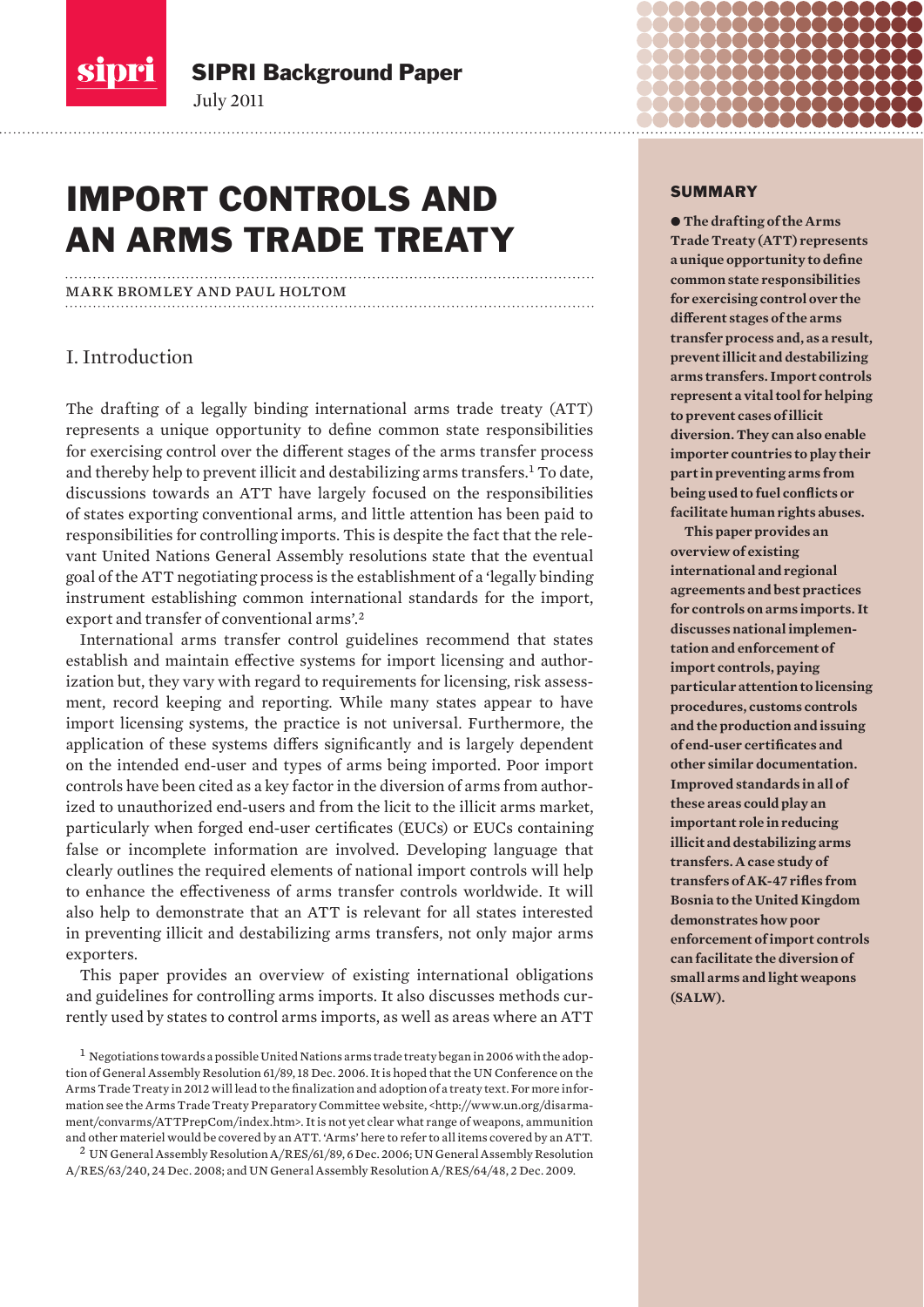could help to enhance these controls and their enforcement. A case study of transfers of AK-47 rifles from Bosnia to the United Kingdom demonstrates how poor enforcement of import controls can facilitate the diversion of small arms and light weapons (SALW, see box 1).

#### **Why control arms imports?**

Import controls provide a government with information on proposed shipments of arms into its national territory. This prior notification enables state agencies to determine whether they want to allow the shipment to take

## *Effective import control systems can help to inform decision making by national authorities in exporting states*

place and whether to subject it to inspection—with the possibility of seizure—on arrival. Particularly important from the perspective of an ATT, effective import control systems can also help to inform decision making by national authorities in exporting states. They can help to assure export control

authorities that the proposed shipment has been approved by the importing state and that the importing state is satisfied that the arms will not be diverted to illicit markets. Finally, a requirement to issue arms import authorizations can help to reinforce states' responsibility for ensuring that weapons imported into their territories are not diverted or used in violation of international humanitarian or human rights law.

Not all UN member states have provisions for controlling arms imports via licensing or prior authorization. Nonetheless, many states do have systems in place for controlling imports of SALW. In particular, a survey has indicated that more states have legislation and administrative procedures in place for the control of SALW imports than have controls for SALW exports.<sup>3</sup> This is understandable given that, although only some states have arms production capabilities, potential arms recipients (both state and non-state recipients) and particularly SALW recipients—are found in all states. To date, this situation has not been reflected in discussions towards an ATT, which have largely focused on the content of states' arms export controls.

### II. International obligations and guidelines

The 1996 UN Guidelines for International Arms Transfers recommend that states 'should ensure that they have an adequate system of national laws and/ or regulations and administrative procedures to exercise effective control over the . . . import of arms', and that they 'should establish and maintain an effective system of . . . import licences for international arms transfers with requirements for full supporting documentation'.<sup>4</sup> The guidelines also stress that 'a requirement by the exporter for import licences or verifiable end-use/ end-user certificates for international arms transfers is an important measure to prevent unauthorized diversion'.<sup>5</sup> Furthermore, they call for recipient

<sup>5</sup> United Nations (note 4), para. 33.

<sup>3</sup>A survey conducted in 2006 indicated that 135 states had SALW import controls of some sort and 111 states had SALW export controls. Bourne, M. et al., *Reviewing Action on Small Arms 2006: Assessing the First Five Years of the UN Programme of Action* (International Action Network on Small Arms (IANSA), International Alert, Saferworld and University of Bradford: London, 2006), p. 147.

 $^4$  United Nations, General Assembly, Guidelines for international arms transfers in the context of General Assembly Resolution 46/36 H of 6 Dec. 1991, A/51/182, 1 July 1996, paras 23, 26.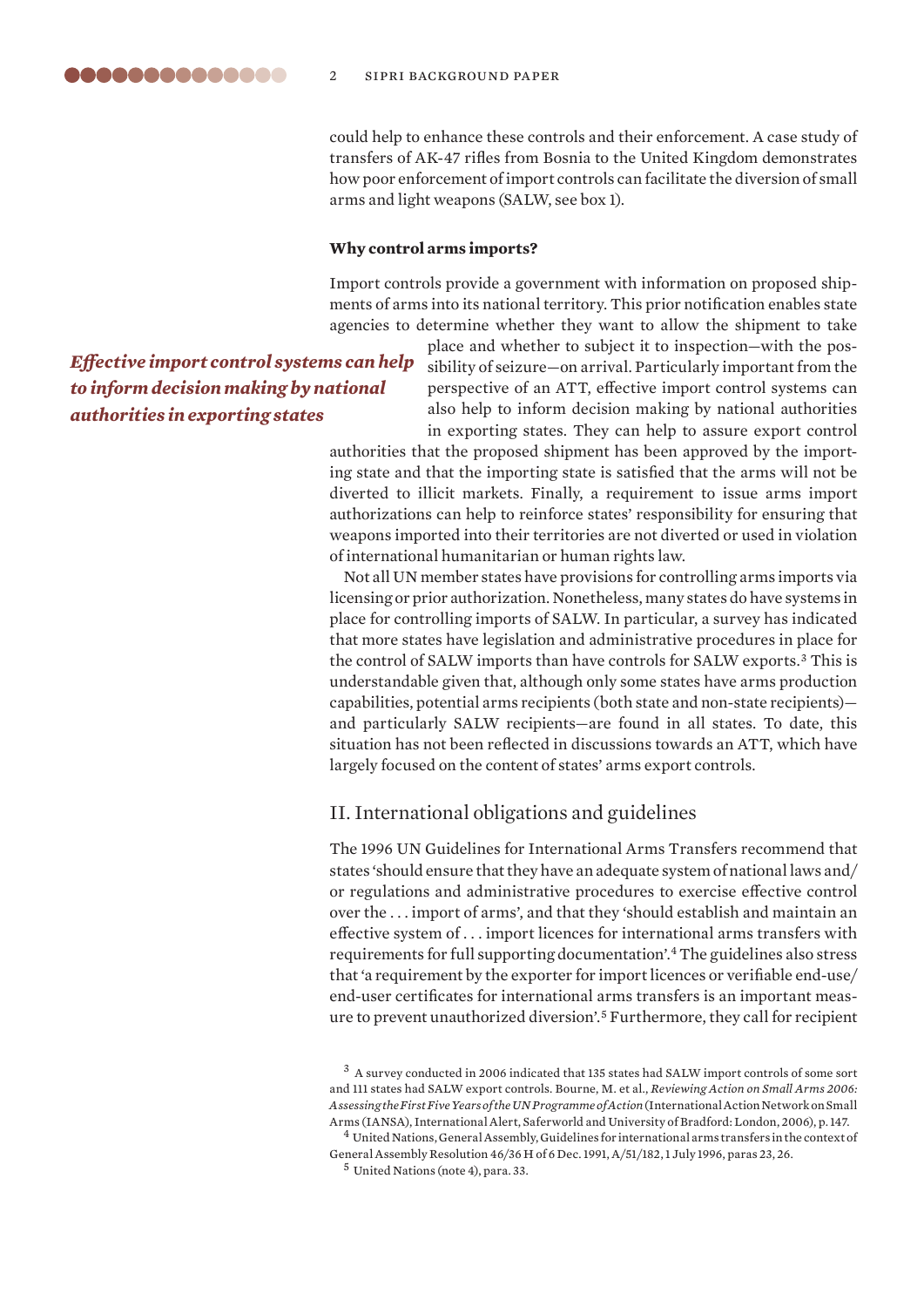..............

states to exercise restraint in their arms imports, noting their 'responsibility to seek to ensure that the quantity and the level of sophistication of their arms imports are commensurate with their legitimate self-defence and security requirements and that they do not contribute to instability and conflict in their regions or in other countries and regions or to illicit trafficking in arms'.<sup>6</sup> The guidelines therefore recommend the licensing of arms imports to prevent diversion and also place an obligation on importing states to ensure that the imports are in line with national defence requirements and are not detrimental to regional stability and conflict prevention.

All multilateral instruments related to SALW transfer controls refer to the need for import controls as a means of minimizing the risk of diversion. However, the instruments differ with regard to the level of prescriptive detail they offer on the form that import controls should take. The 2001 UN Programme of Action to Prevent, Combat and Eradicate the Illicit Trade in Small Arms and Light Weapons in All its Aspects recommends that states 'establish or maintain an effective national system of export and import licensing or authorization'.<sup>7</sup> The 2000 Organization for Security and Co-operation in Europe (OSCE) SALW Document contains a similar recommendation and also states that 'Before a participating State permits a shipment of small arms to another State, that participating State will ensure that it has received from the importing State the appropriate import licence or some other form of official authorization'.<sup>8</sup> Importantly, this precludes exports to countries that have no system for providing import licences or authorizations.

The 1997 Inter-American Convention against the Illicit Manufacturing and Trafficking in Firearms, Ammunition, Explosives and Other Related Materials (CIFTA Convention) uses similar language but obliges states parties to establish or maintain an 'effective system' of import licences or authorizations for 'firearms, ammunition, explosives, and other related materials'.<sup>9</sup> Exporting states parties to the CIFTA Convention cannot release a shipment until they have received an import licence or authorization from the importing state, and importing states parties are obliged, on request, to provide confirmation of delivery. Article 10 of the 2001 UN Firearms Protocol places the same obligations on states parties and specifies that the minimum information to be contained in a licence 'shall include the place and the date of issuance, the date of expiration, the country of export, the country of import, the final recipient, a description and the quantity of the firearms, their parts and components and ammunition and, whenever there is transit, the countries of transit'. However, Article 4 of the protocol also states that it 'shall not apply to state-to-state transactions or to state trans-

 $6$  United Nations (note 4), pp. 66-67.

<sup>7</sup>United Nations, General Assembly, UN Programme of Action to Prevent, Combat and Eradicate the Illicit Trade in Small Arms and Light Weapons in All its Aspects, A/CONF.192/15, adopted 20 July 2006, para. II(2).

<sup>8</sup>Organization for Security and Co-operation in Europe (OSCE), Forum for Security Cooperation, Document on Small Arms and Light Weapons, 24 Nov. 2000, <http://www.osce.org/ fsc/20783>, Section III(B), para. 2.

<sup>&</sup>lt;sup>9</sup> Inter-American Convention Against the Illicit Manufacturing of and Trafficking in Firearms, Ammunition, Explosives, and Other Related Materials (CIFTA Convention), adopted 13 Nov. 1997, entered into force 1 July 1998, <http://www.oas.org/juridico/english/treaties/a-63.html>, Article IX.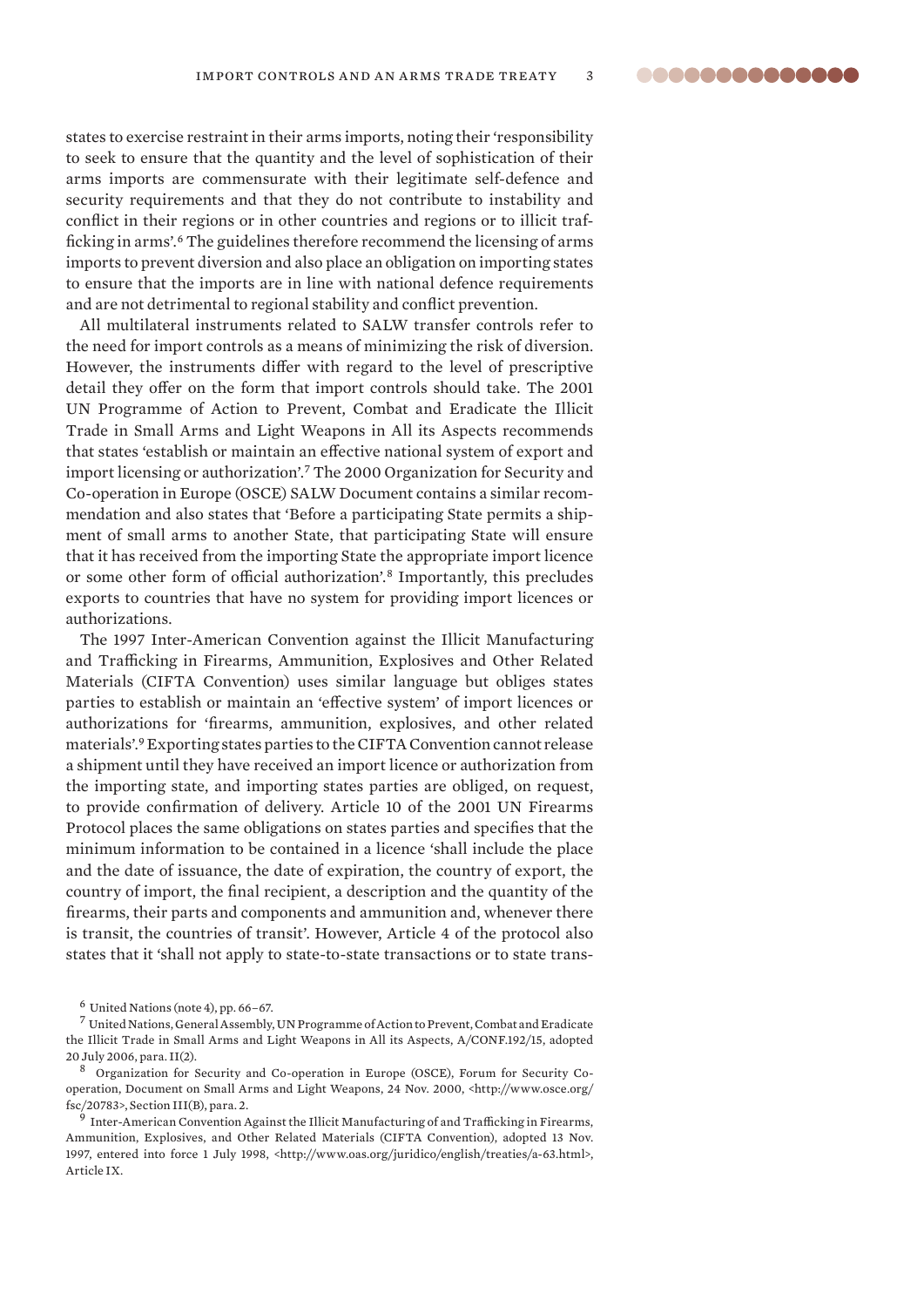fers in cases where the application of the Protocol would prejudice the right of a State Party to take action in the interest of national security consistent with the Charter of the United Nations'. In other words, states can exempt all state-to-state transfers from the conditions set out in the protocol.<sup>10</sup>

The 2006 Economic Community of West African States (ECOWAS) Convention on Small Arms and Light Weapons, Their Ammunition and Other Related Materials (ECOWAS Convention) and the 2004 Nairobi Protocol for the Prevention, Control and Reduction of Small Arms and Light Weapons in the Great Lakes Region and the Horn of Africa (the Nairobi Protocol) impose the same obligations for import licensing or authorization systems and confirmations of delivery as under the UN Firearms Protocol.<sup>11</sup>

The ECOWAS Convention legally prohibits states parties from importing SALW unless they have applied for and received an exemption from the ECOWAS Secretariat. Such exemptions may be granted for the import of SALW for legitimate defence and security needs, law enforcement and

*An ATT could help to ensure that states have appropriate legislation and procedures in place for the effective control of arms imports*

participation in peace-support operations. Non-state actors seeking to import SALW must have the express permission of the relevant state agency of the importing state. Article 6 of the ECOWAS Convention lists grounds for the refusal to grant exemptions. These include (*a*) failure to comply with procedural and technical requirements when applying for

an exemption but also criteria relating to obligations under international law, including humanitarian and human rights law; (*b*) provocation or prolongation of conflict or adversely affecting regional security and stability; (*c*) potential use in or encouragement of terrorism; (*d*) impact on sustainable development; (*e*) likelihood of the transfer involving corrupt practices; (*f*) likelihood of diversion; (*g*) and others. The ECOWAS Convention is a unique instrument with regards to the legal obligations that it places on states parties seeking to import SALW. It was designed to deal with the challenges posed by the proliferation of SALW in West Africa and is too limited in scope and regional specificity to offer a template for a global ATT. However, it could serve as a model for other regions where uncontrolled flows of SALW or other conventional weapons are a threat to security and stability.

By building on these existing international obligations and guidelines, an ATT could help to ensure that states have appropriate legislation and procedures in place for the effective control of arms imports. In so doing, an ATT could make a significant contribution to the development of comprehensive transfer control systems by all states. Furthermore, distinct from criteria for assessing exports, an ATT could clearly outline a set of criteria to be applied when assessing applications to import arms. This would help to ensure that, when contemplating imports of conventional weapons, states consider their obligations under the UN Charter to ensure 'the establishment and maintenance of international peace and security with the least diversion

 $^{10}$  UN Protocol Against the Illicit Manufacturing of and Trafficking in Firearms, Their Parts and Components and Ammunition (UN Firearms Protocol), A/RES/255, adopted 8 June 2001.

<sup>11</sup> Economic Community of West African States Convention on Small Arms and Light Weapons, Their Ammunition and Other Related Materials (ECOWAS Convention), adopted 14 June 2006, <http://www.unidir.org/bdd/fiche-article.php?ref\_article=2836>, Article 4.2; and Nairobi Protocol for the Prevention, Control and Reduction of Small Arms and Light Weapons in the Great Lakes Region and the Horn of Africa, signed 21 Apr. 2004, <http://www.grip.org/bdg/g4552.html>, Article 10.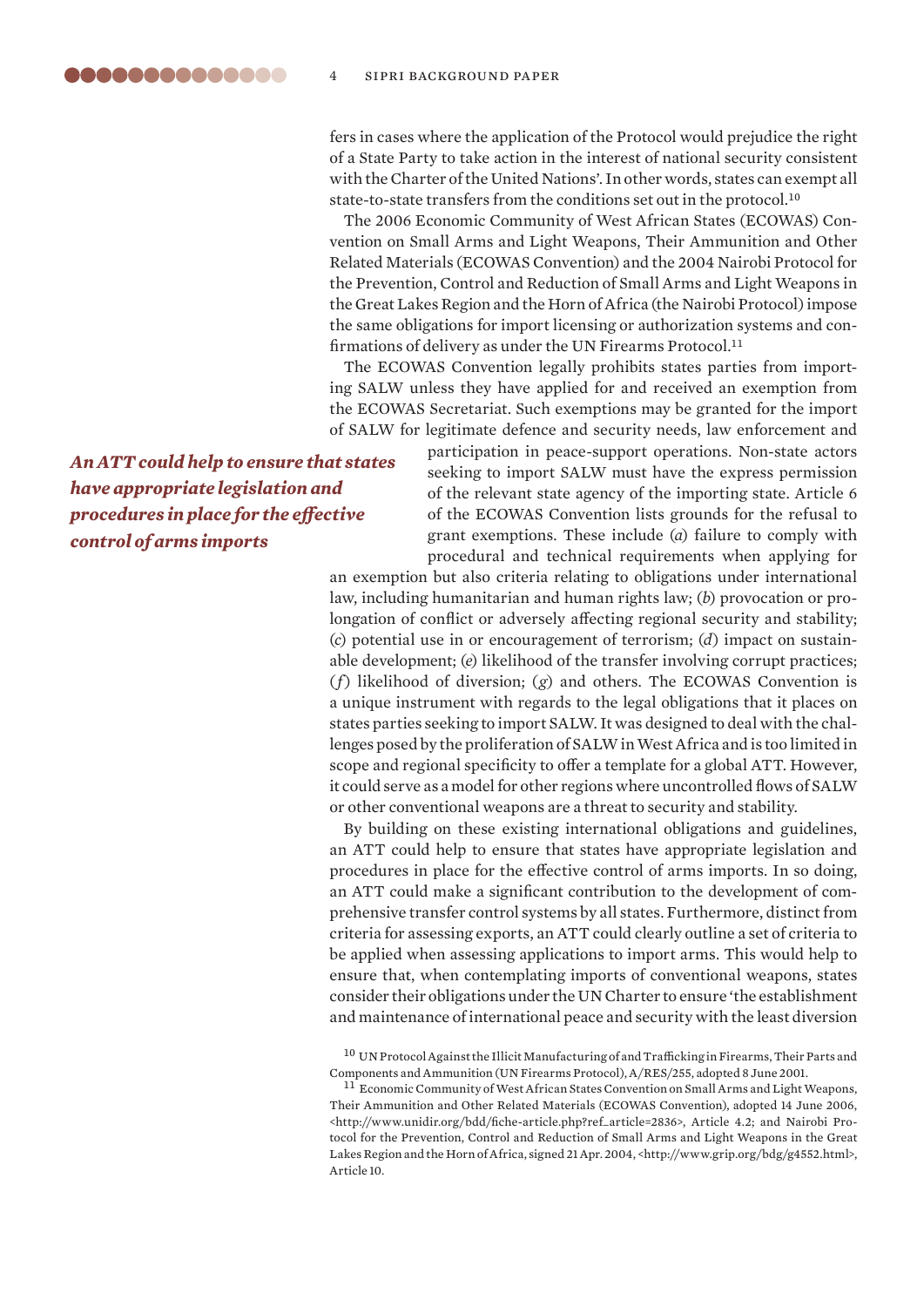..............

for armaments of the world's human and economic resources'.<sup>12</sup> Importing states should also weigh the risk that proposed imports may involve corrupt practices, a particularly relevant criterion given the prevalence of corruption in the arms trade.<sup>13</sup>

#### III. National implementation

The methods that states currently use to control arms imports generally differ depending on the type and volume of arms to be imported, the entity for whom the arms are being imported (e.g. government or commercial) and the state agencies involved in the issuing of licences and authorizations. The approaches taken can be classified into four broad categories: (*a*) a licensing requirement for all imports of conventional arms, (*b*) a licensing requirement only for the import of particular types of conventional arms (e.g. SALW), (*c*) a licensing requirement only for the import of conventional arms by nonstate entities and (*d*) control of conventional arms imports only by customs authorities at the point of entry.

#### **Licensing**

Many states in the Global South consider arms import licensing a key method for combating diversion and for ensuring state control over arms transfers and over who possesses arms on their territory. Most countries' arms import licensing requirements are not comprehensive. In many cases, import licences may only be required for certain categories of weapons, such as firearms or SALW. Imports of major conventional weapon systems may not be covered since such items can only be legally owned by the states' national security forces. A formal licensing requirement for such weapons could be considered an unnecessary bureaucratic burden. Arms producers might be required to apply for licenses to import parts and components

for the manufacture of conventional weapons. In some countries, commercial enterprises involved solely in trade in conventional weapons can apply for licences to import conventional weapons that will be re-exported at some later

stage or for certain categories of weapons, such as firearms or SALW, for sale to civilians that are permitted to be in possession of such weapons. There are also likely to be different sets of criteria used to assess applications and obligations placed on licence holders.

In the Global North, a number of states primarily control the entry of weapons into their territory by means of their national customs agencies and rely on controls on civilian or commercial possession and on exports to prevent the re-export of arms to unauthorized end-users. Whatever its effectiveness in controlling arms imports, such an approach can cause problems for potential exporting states whose export controls forbid the export of arms without the prior provision of an import licence. This is one reason why, in drafting

## *Most countries' arms import licensing requirements are not comprehensive*

<sup>12</sup> Charter of the United Nations, 26 June 1945, <http://www.un.org/en/documents/charter/>, Article 26.

<sup>&</sup>lt;sup>13</sup> See e.g. Feinstein, A., Holden, P. and Pace, B., 'Corruption and the arms trade: sins of commission', *SIPRI Yearbook 2011: Armaments, Disarmament and International Security* (Oxford University Press: Oxford, 2011), pp. 13–35.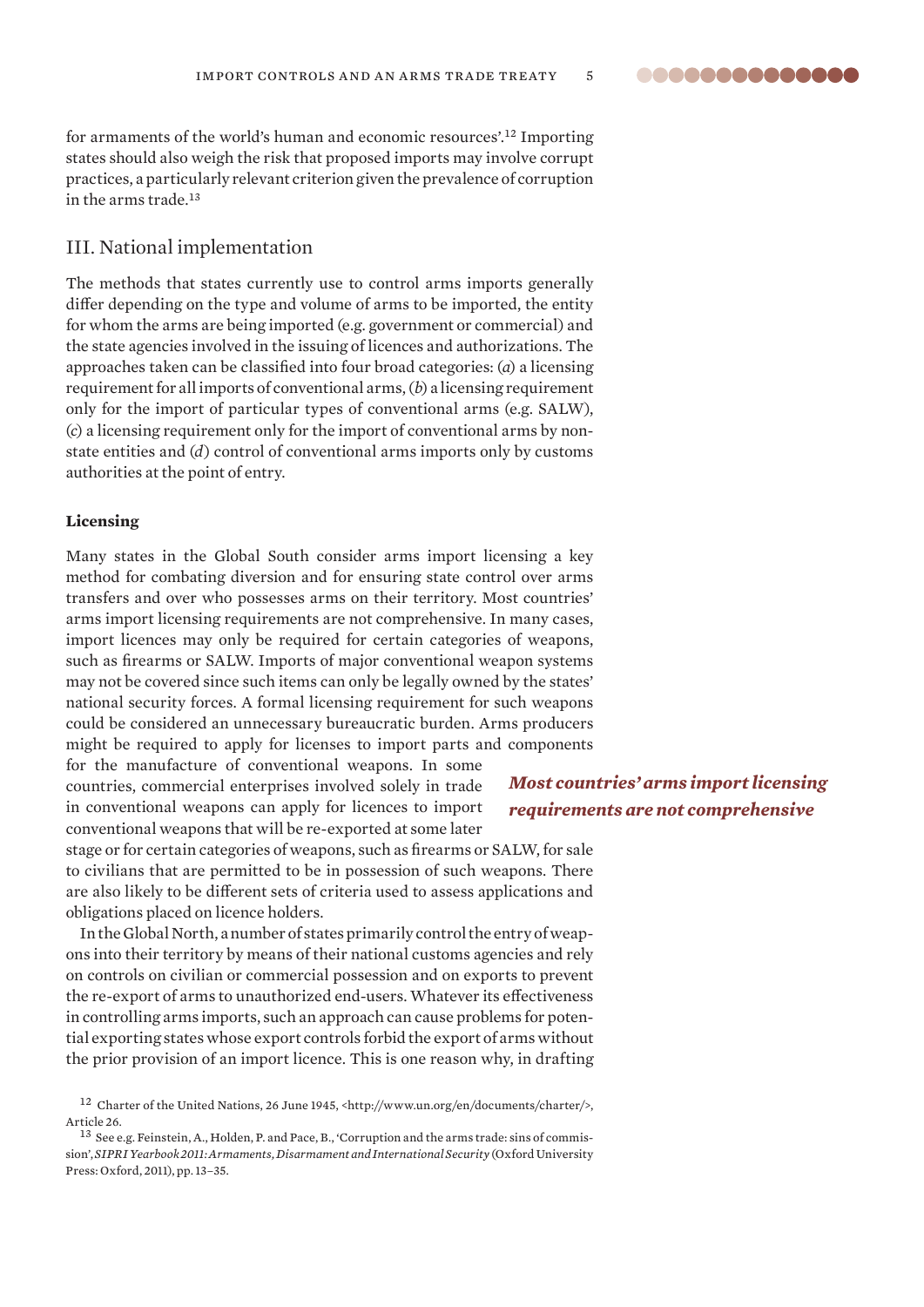an ATT, consideration should be given to options for obligating states to establish and maintain import licensing or prior authorization procedures, in particular for commercial entities, as part of their comprehensive transfer control systems.

#### **End-user certificates**

National authorities considering export licence applications also often require importers to provide EUCs in support of an export licence application. EUCs are documents issued by, or on behalf of, the intended end-user that, at a minimum, provide information on the items being transferred, the destination country and the end-user. They may also contain information on the exporter and assurances regarding the intended end-use and potential re-transfer of the goods.14 EUCs are regarded as an important tool for assessing diversion risk. The majority of existing best practice documents place the primary responsibility for the proper use of EUCs on the exporting state.<sup>15</sup> However, EUCs are usually produced and authorized by a national authority or commercial entity based in the importing state and can differ in terms of the information that they include and the commitments that they make. The recirculation of poorly produced and easily forgeable EUCs has played a role in many cases of illicit diversion.<sup>16</sup>

A number of sanctions panels investigating violations of UN arms embargoes in the late 1990s and early 2000s proposed improving standards in the production and issuance of EUCs as a means of preventing diversion. Both the Rwanda and Liberia panels of experts recommended the creation of a UN-level process for developing standardized EUCs.<sup>17</sup> The issue has been raised in the Organization of American States, the OSCE and the UN and by the states that signed the Nairobi Protocol on SALW. Both the OSCE

 $^{14}\,$  If the end-user is a state entity, the export licence applicant must usually provide an EUC issued by the government of the importing state. If the importer end-user of the goods is a non-state entity, other types of documentation may be required and accepted, such as an EUC issued by the non-state entity, an import licence or an import certificate. An import certificate is a guarantee issued by a trusted third party (e.g. the government of the importing country or a chamber of commerce) that the end-user intends to import a given item in a specific quantity. Some states use the standard international import certificate (IIC) developed in the 1950s by the Coordinating Committee for Multilateral Export Controls. For more information see Berkol, I. and Moreau, V., *Post-export Controls on Arms Transfers: Delivery Verification and End-use Monitoring* (Group for Research and Information on Peace and Security: Brussels, 2009).

<sup>15</sup> For example, see Organization for Security and Co-operation in Europe (OSCE), 'Best practice guide on export control of small arms and light weapons', *Handbook on Best Practices on Small Arms and Light Weapons* (OSCE: Vienna, 2003), pp. 53–54; OSCE, Forum for Security Co-operation, 'Standard elements of end-user certificates and verification procedures for SALW exports', Decision no. 5/04, document FSC/DEC/5/04, 17 Nov. 2004, <http://www.osce.org/item/1699.html?html=1>; Wassenaar Arrangement, 'End-user assurances commonly used: consolidated indicative list', adopted in 1999, revised in 2005, <http://www.wassenaar.org/publicdocuments/>; and Council of the European Union, User's Guide to Council Common Position 2008/944/CFSP defining common rules governing the control of exports of military technology and equipment, document 9241/09, Brussels, 29 Apr. 2009.

<sup>16</sup> See Bromley, M. and Griffiths, H., 'End-user certificates: improving standards to prevent diversion', SIPRI Insights on Peace and Security no. 2010/3, Mar. 2010, <http://books.sipri.org/ product\_info?c\_product\_id=398>.

<sup>17</sup> United Nations, Security Council, Report of the panel of experts pursuant to Security Council Resolution 1343 (2001) concerning Liberia, S/2001/1015, 26 Oct. 2001, para. 27; and United Nations, Security Council, Final report of the international commission of inquiry (Rwanda), S/1998/1096, 18 Nov. 1998, para. 106.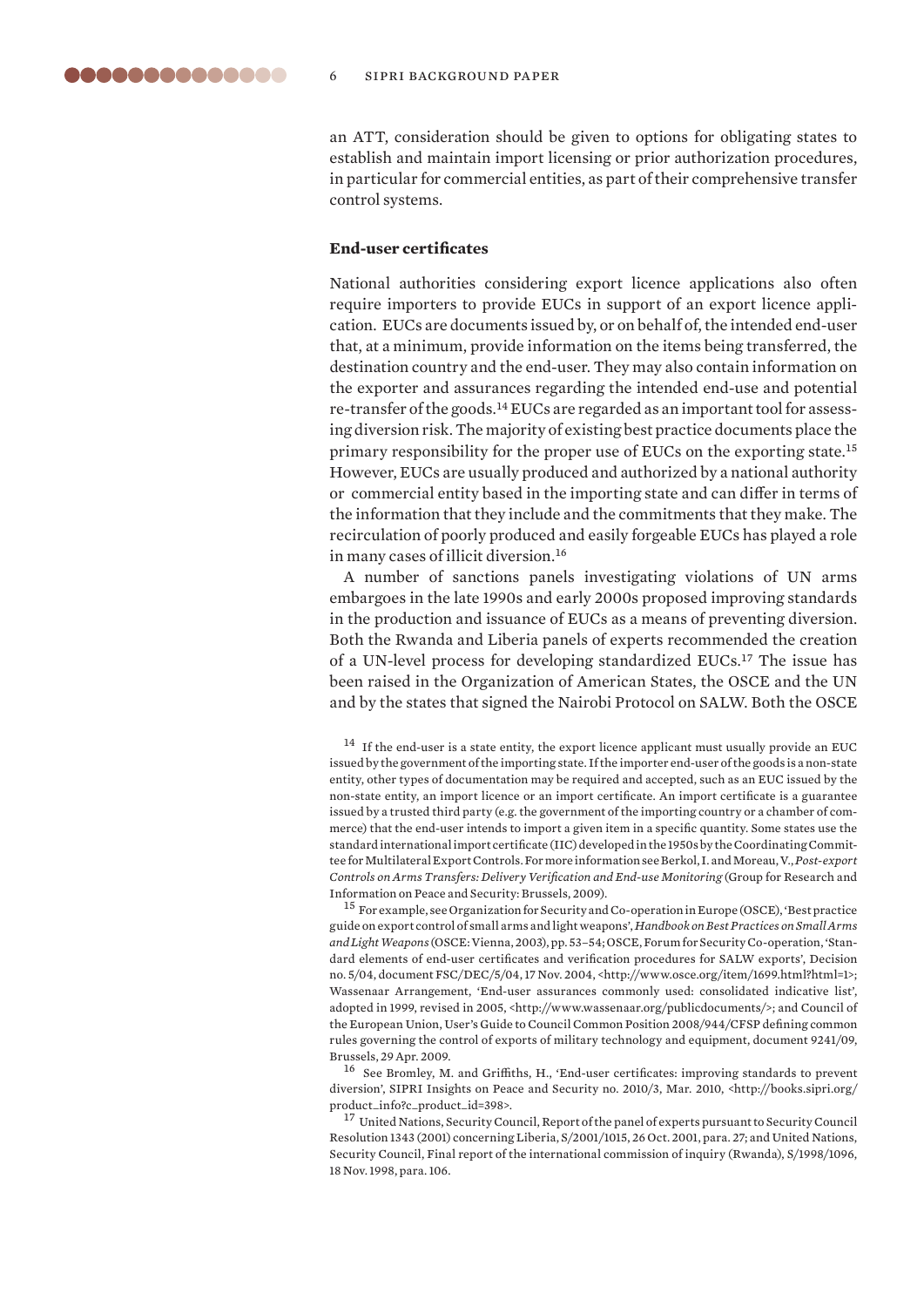#### **Box 1.** The dangers of poorly enforced import controls

A large number of non-state entities, including arms brokers and transport agents, are involved in global supply chains for arms shipments, particularly of SALW. Among their measures to control the activities of such non-state entities, states issue, monitor and assess a wide range of documents, including privately issued end-user certificates (EUCs), import licences and import certificates. Without close oversight, such documentation ultimately relies on the probity of the commercial entities in question to ensure that arms are actually shipped to the stated destination and not diverted elsewhere.

In February 2005 a British import licence and privately issued EUC were submitted to the Bosnian authorities and the European Union military operation in Bosnia and Herzegovina (EUFOR ALTHEA) as part of an export licence application. They were used to obtain permission for the import of more than 100 000 AK-47 assault rifle derivatives, rocket launchers and mortars into the United Kingdom. At least one of these shipments was diverted to Iraqi government forces.*a* In total, the British Government issued import licences for more than 200 000 AK-47 assault rifles between 2003 and 2005. The British Parliamentary Committee on Arms Export Controls has recommended that the government should 'improve the arrangements for monitoring and controlling large volumes of weapons that enter the UK for destruction or re-export'.*<sup>b</sup>*

*<sup>a</sup>* Doward, J. and McDevitt, J., 'British firm under scrutiny for export of Bosnian guns to Iraq', *The Observer*, 12 Aug. 2007; and Griffiths, H. and Wilkinson, A., *Guns, Planes and Ships: Identification and Disruption of Clandestine Arms Transfers* (South Eastern and Eastern Europe Clearinghouse for the Control of Small Arms and Light Weapons: Belgrade, Aug. 2007), pp. 93–97. *<sup>b</sup>* British House of Commons, Defence, Foreign Affairs, International Development, and Trade and Industry Committees

(Quadripartite Committee), *Strategic Export Controls: 2007 Review: First Joint Report of Session 2006–07* (Stationery Office: London, 7 Aug. 2007), para. 310.

and the UN Office for Disarmament Affairs are currently in the process of developing templates and best practice guides covering the production of EUCs for international transfers of SALW, outlining responsibilities for author ities in importing and exporting states. These documents will offer useful guidance for the key elements of an EUC but will also contain far more detail than would be appropriate in the text of an ATT.

The ATT process represents an opportunity to draw on these various guide lines. Recommendations that could be explicitly referenced in an ATT include (*a*) limiting the number of officials authorized to issue and sign EUCs, (*b*) ensuring that all EUCs include information on name, address and telephone number of the signing authority and an expiration date and (*c*) creating effective systems to prevent the forgery of EUCs. States could also be required to exchange samples of their EUCs and information on the officials authorized to sign them as a means to prevent the forging and abuse of EUCs in cases of diversion.<sup>18</sup>

#### **Record keeping and information sharing**

Aside from preventing diversion, another core aim of import controls is maintaining accurate records of imports of conventional weapons into a state. The information can come from transfer licensing controls, customs controls and reporting by commercial entities, among others. Non-state entities are often obliged in national legislation to provide information on arms imports to national authorities on a regular basis. This can greatly assist national authorities in the collection of information on arms imports.

<sup>&</sup>lt;sup>18</sup> This recommendation was included in United Nations, Security Council, Report of the panel of experts on Somalia pursuant to Security Council Resolution 1425 (2002), S/2003/223, 25 Mar. 2003, para. 187.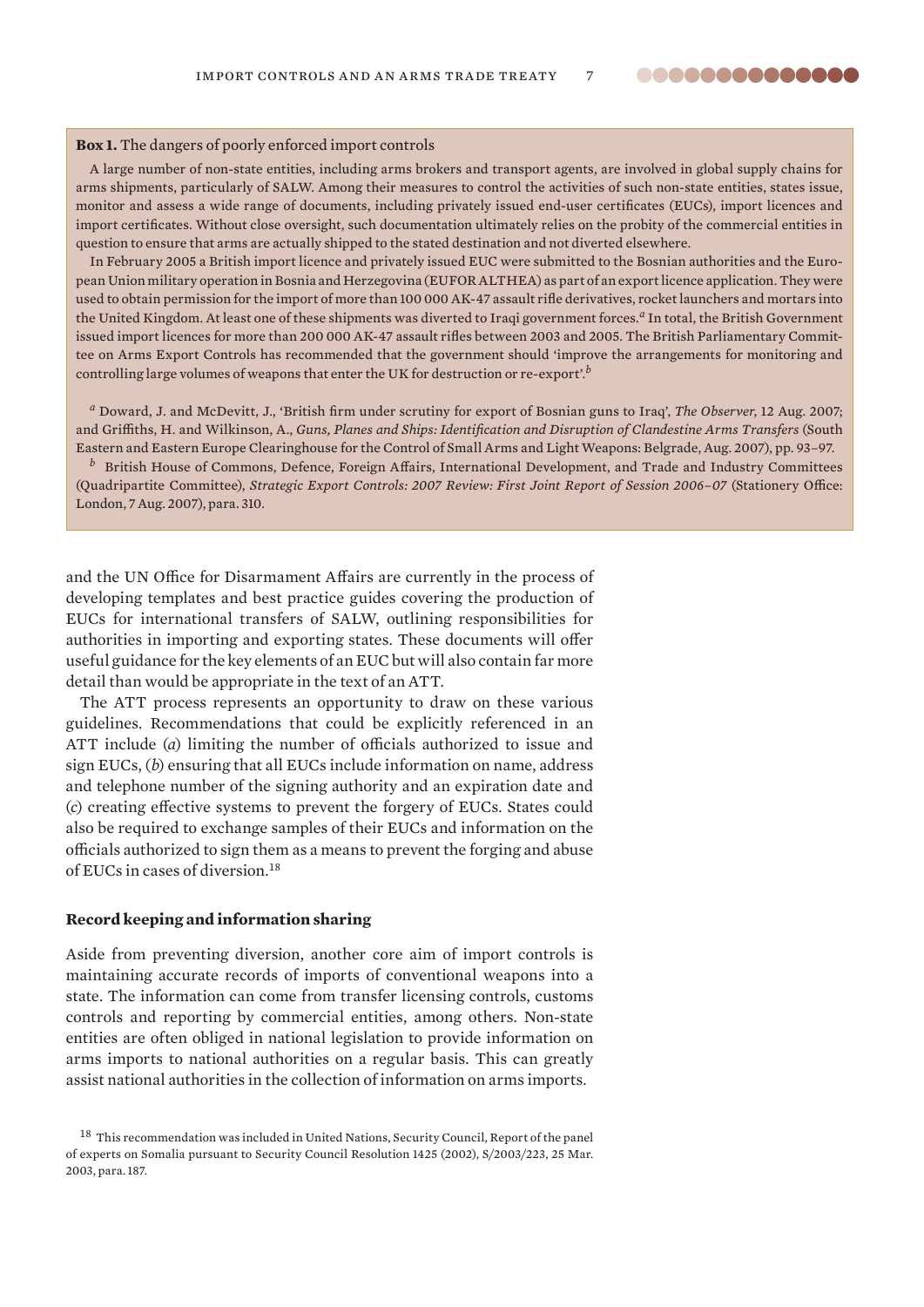Such information can also be of use for other states, for example when an exporting state's export controls require confirmation that an arms shipment has been received by the intended end-user. Record-keeping and reporting requirements can help to ensure that state authorities in the importing state receive and record the relevant information. In some cases, national authorities in the importing state in which the end-user is located can provide the authorities in the exporting state with delivery verification certificates (DVCs), confirming that an authorized shipment has been received and is in the possession of the intended end-user. A commitment to provide a DVC on request can be included in an EUC. An ATT could oblige states to provide a DVC or other proof of delivery on request, regardless of whether the commitment has been included in an EUC.

The 1996 UN Guidelines for International Arms Transfers say that 'States should cooperate at the bilateral and multilateral levels as appropriate to share relevant customs information on trafficking in and detection of illicit

*Ideally, an ATT will help states and others to pool their knowledge, ideas and experiences in implementing import controls*

arms and coordinate intelligence efforts'.<sup>19</sup> An ATT could help to facilitate such information exchanges. Exporters could be required to provide information on licence applications to authorities in the intended state of import, and importing states could be required to make information available that could assist in exporting states' risk assessments. A number of states in the Global South have argued that an ATT could

include language stating that information they provide should be taken into account by exporting states when considering applications for export licence applications. Although this has mostly been in the context of debates over 'importer rights' and 'exporter responsibilities', it is a potential area of agreement between exporter and importer states.

#### IV. Import controls in an ATT

States have yet to establish clear language detailing what form import controls should take under an ATT. Possible approaches to defining states' responsibilities for controlling arms imports range from outlining detailed prescriptive requirements to a general requirement for states to adopt legislation and procedures to control imports. Ideally, an ATT will help states and others to pool their knowledge, ideas and experiences in implementing import controls by establishing effective systems for (*a*) the exchange of information between states parties on their import controls, (*b*) public reporting on implementation of the controls, (*c*) the provision, by peers or experts, of guidance on methods to improve national practices once the treaty enters into force (e.g. a user's guide, best practice guidelines or model legislation) and (*d*) a system for arranging international assistance to design or implement import controls.

Enforcement of import controls requires relevant non-state entities involved in the international arms trade (e.g. producers, export and import companies, and transport companies) to be made aware of the risks of diversion and the penalties for involvement in attempts to divert licit arms ship ments to entities other than the declared end-user. An ATT should

<sup>&</sup>lt;sup>19</sup> United Nations (note 4), p. 68.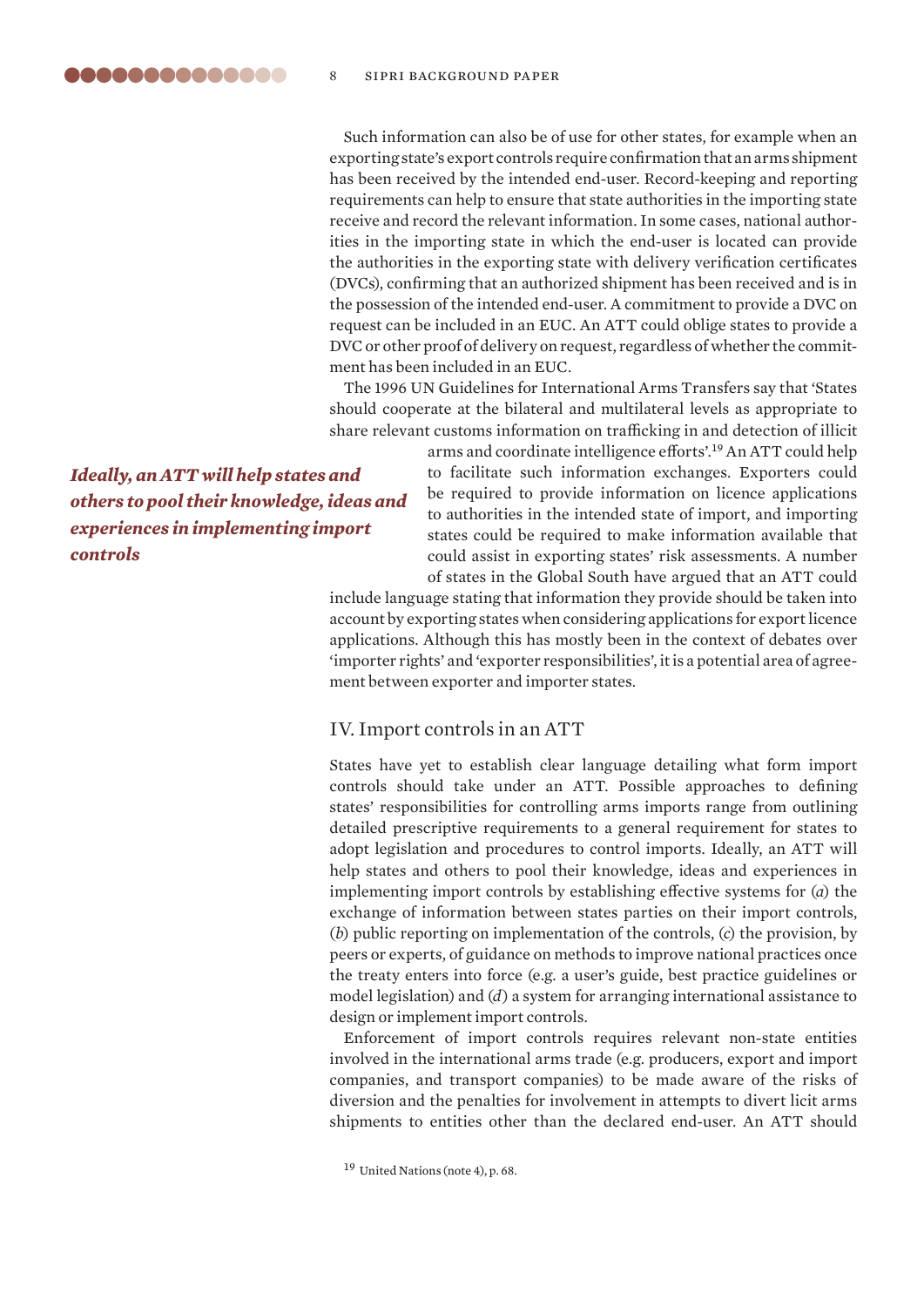00000000000000

therefore also encourage state agencies and non-state entities to share information on arms subject to import controls, blacklisted or suspect endusers, and companies permitted to engage in and prohibited from engaging in, international arms transactions.

## ABBREVIATIONS

| Arms trade treaty                                    |
|------------------------------------------------------|
| Inter-American Convention Against the Illicit        |
| Manufacturing of and Trafficking in Firearms,        |
| Ammunition, Explosives, and Other Related Materials  |
| Delivery verification certificate                    |
| Economic Community of West African States            |
| End-user certificates                                |
| International import certificate                     |
| Organization for Security and Co-operation in Europe |
| Small arms and light weapons                         |
|                                                      |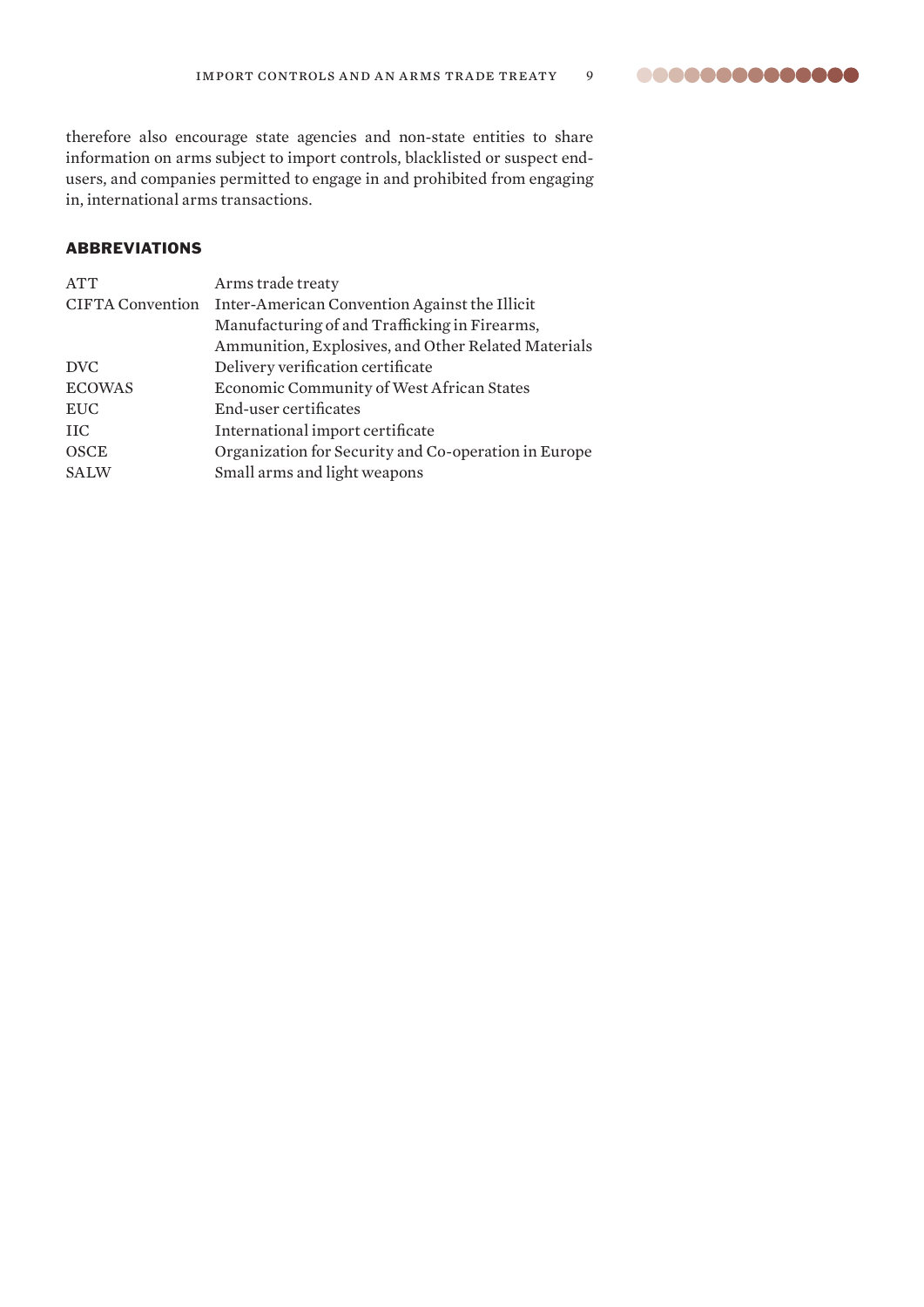

#### ABOUT THE SIPRI ARMS TRANSFERS DATABASE

The SIPRI Arms Transfers Database contains information on all transfers of major conventional weapons from 1950 to 2010.

SIPRI data on transfers of major weapons is based on actual deliveries of major conventional weapons defined by SIPRI as: aircraft, armoured vehicles, ships over 100 tonnes, guided weapons, larger radars and other sensors, artillery over 100-mm calibre, missile and gun air-defence systems, and engines and turrets for selected larger platforms.

The information in the database is collected from a wide variety of sources: newspapers and other periodicals, annual reference books, monographs, official national and international documents, information from industry, and blogs and other Internet publications. The common criterion for all these sources is that they are open, that is, published and available to the public.

The SIPRI Arms Transfers Database is available online at <http://www.sipri.org/ databases/armstransfers/>.

#### RECENT SIPRI PUBLICATIONS ON ARMS TRANSFERS

#### Implementing an Arms Trade Treaty:

Lessons on Reporting and Monitoring from Existing Mechanisms Paul Holtom and Mark Bromley SIPRI Policy Paper no. 28 SIPRI, July 2011

#### Transit and trans-Shipment controls in an Arms Trade Treaty

Paul Holtom and Mark Bromley SIPRI Background Paper SIPRI, July 2011

#### Reporting to the United Nations Register of Conventional Arms

By Paul Holtom, Lucie Béraud-Sudreau and Henning Weber SIPRI Fact Sheet SIPRI, May 2011

#### National reports on arms exports

By Henning Weber and Mark Bromley SIPRI Fact Sheet SIPRI, March 2011

#### Arms transfers to Zimbabwe: implications for an arms trade treaty

By Lukas Jeuck SIPRI Background Paper SIPRI, March 2011

#### Trends in international arms transfers, 2010

By Paul Holtom, Lucie Béraud-Sudreau, Mark Bromley, Pieter D. Wezeman and Siemon T. Wezeman SIPRI Fact Sheet SIPRI, March 2011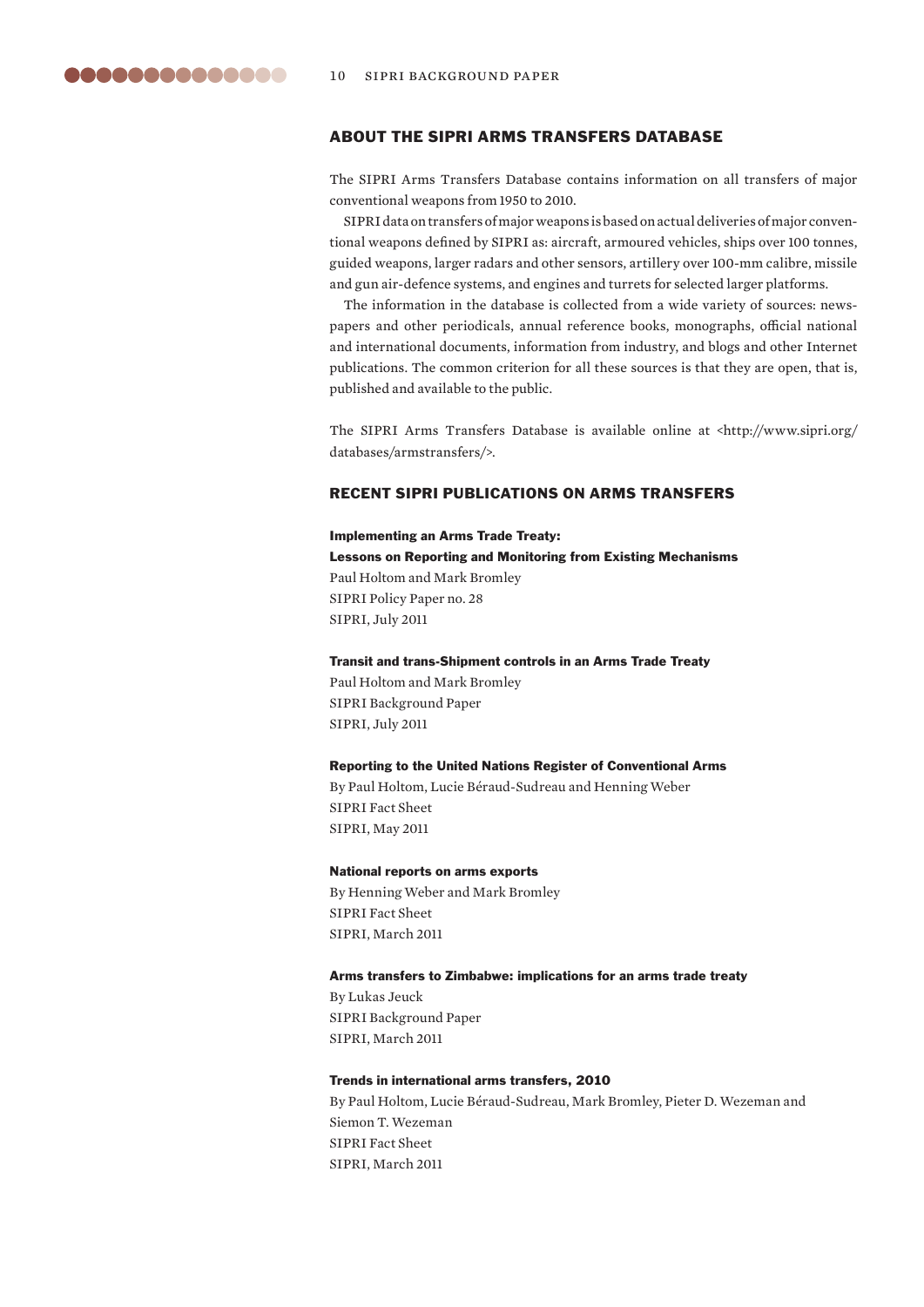88888888888888

#### Ukrainian arms supplies to sub-Saharan Africa

By Paul Holtom SIPRI Background Paper SIPRI, February 2011

#### South African arms supplies to sub-Saharan Africa

By Pieter D. Wezeman SIPRI Background Paper SIPRI, January 2011

#### International transfers of combat aircraft, 2005–2009

By Siemon T. Wezeman SIPRI Fact Sheet SIPRI, November 2010

#### Arms flows and the conflict in Somalia

By Pieter D. Wezeman SIPRI Background Paper SIPRI, October 2010

#### Arms transfers to the Democratic Republic of the Congo:

#### assessing the system of arms transfer notifications, 2008–10

By Mark Bromley and Paul Holtom SIPRI Background Paper SIPRI, October 2010

#### The limitations of European Union reports on arms exports:

the case of Central Asia By Paul Holtom and Mark Bromley SIPRI Insights on Peace and Security no. 2010/5 SIPRI, September 2010

#### OTHER RECENT SIPRI PUBLICATIONS

#### SIPRI Yearbook 2011: Armaments, Disarmament and International Security Oxford University Press, June 2011

#### Conflict Minerals in the Democratic Republic of the Congo: Aligning Trade and Security Interventions

By Ruben de Koning SIPRI Policy Paper no. 27 SIPRI, June 2011

#### Chronology of armaments, disarmament and international security 2010

By Nenne Bodell SIPRI Fact Sheet SIPRI, January 2011

Information on all SIPRI publications is available at <http://books.sipri.org/>.